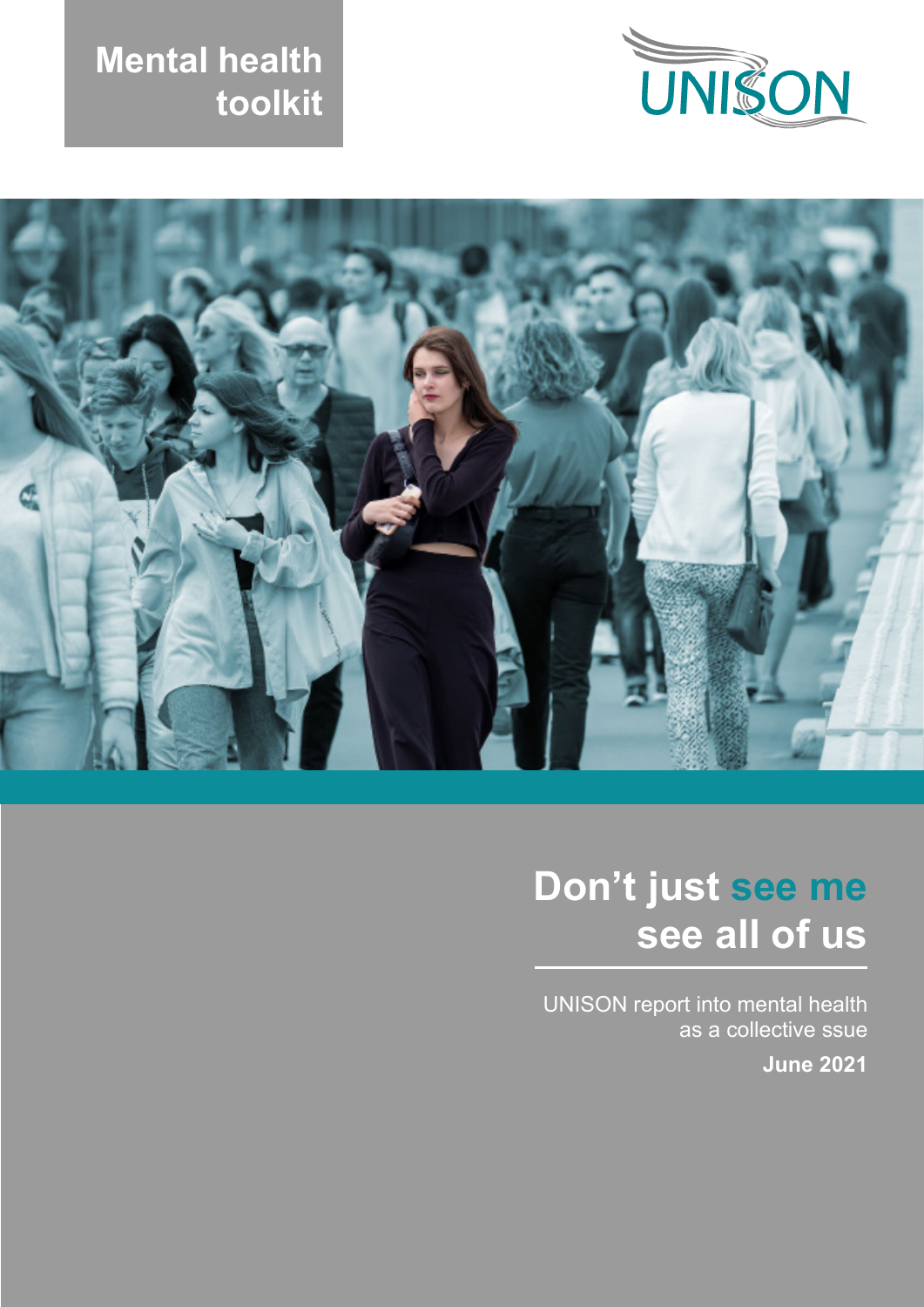

# **Contents**

| Introduction                                        | 3       |
|-----------------------------------------------------|---------|
| Work-related stress                                 | 4       |
| Mental health as a collective issue                 | 5       |
| Tackling work-related causes of mental ill-health   | 6       |
| Thriving at Work                                    | 6       |
| Stevenson and Farmer's Mental Health Core Standards | $6 - 7$ |
| The context in Scotland                             | $8 - 9$ |
| The Fair Work Framework                             | $8 - 9$ |
| The Scottish Government approach                    |         |
| <b>Fair Work First</b>                              | 10      |
| Scotland's Mental Health Strategy                   |         |
| Conclusion                                          |         |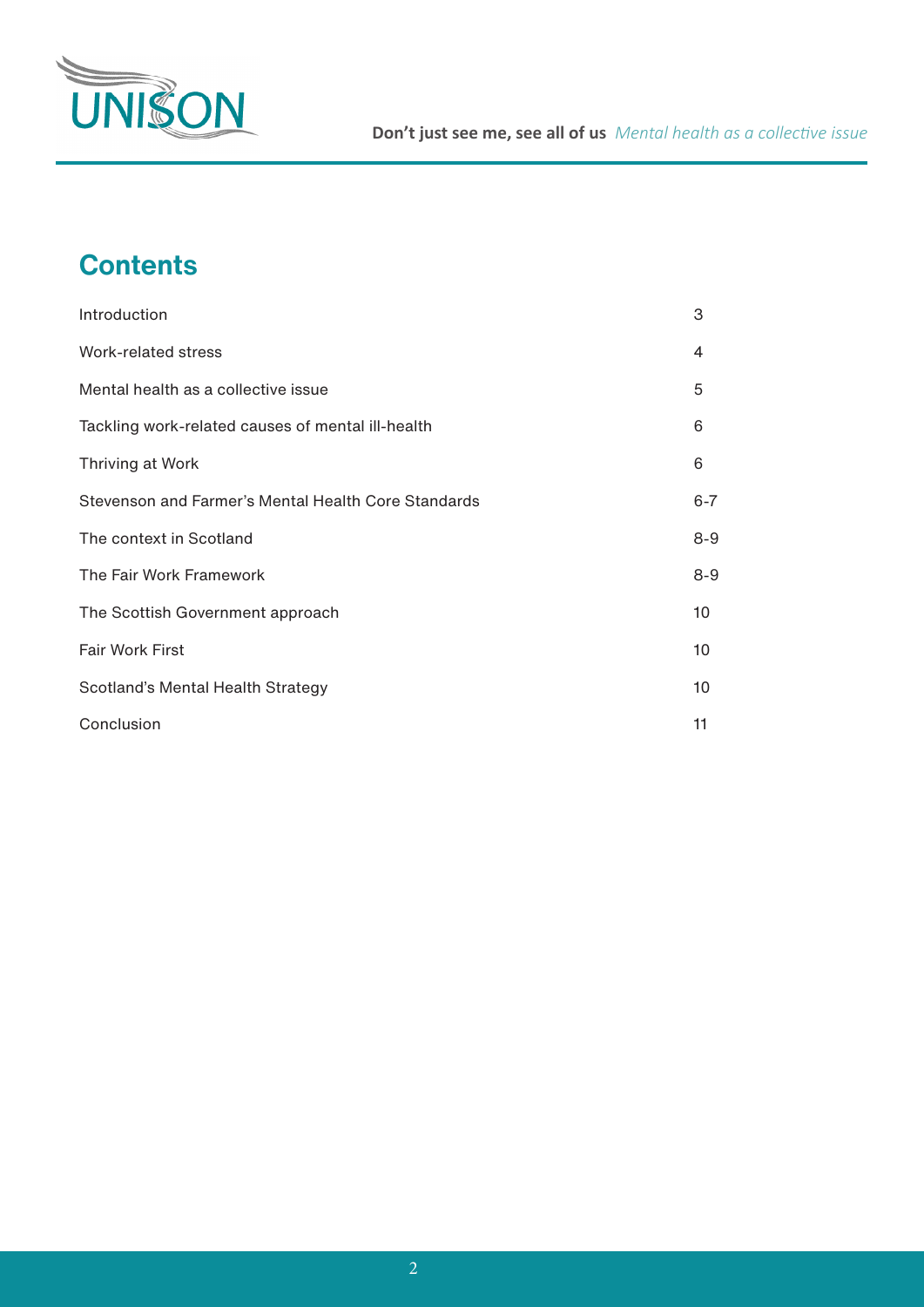

## **Introduction**

Trade union organising is the key to mentally healthy fair work. This has never been clearer than during the COVID-19 pandemic. Action by UNISON has achieved changes that have made workers, service users and the wider public safer.

This toolkit shares branches' experiences of bargaining for mental health as a health and safety issue in the workplace.

If the working environment and the organisation of work are contributing to mental ill-health then UNISON believes this must be tackled at source. Preventing health problems from arising in the first place is the objective.

This means acting directly to make sure employers are meeting their duties under the Health & Safety at Work Act and the Management of Health Safety and Welfare Regulations. UNISON has pushed to make sure these duties are being met during the COVID crisis.

UNISON branches are already pushing back against the root causes of workplace stress such as heavy workloads and violence at work.

The tips here are based on branches' experiences of campaigning around the root causes of mental health difficulties.

This report should be read alongside the UNISON Scotland report "Not just 'see me'...see all of us."

The toolkit also complements some existing UNISON guides:

'Bargaining on mental health policies' (2021) 'Bargaining against Stress Toolkit' (2018). 'Mental health matters' (2018)<sup>1</sup>.

# **Campaigning: Key Tasks**

**The main goals and activities of a workplace mental health campaign include:**

- П Establishing good employment practices
- $\Box$ Challenging bad practices
- Sharing successes  $\Box$
- Raising awareness amongst members of mental health as a workplace issue via posters,  $\Box$ leaflets, newsletters, meetings
- П Talking to members to identify collective concerns and find out their ideas about solutions
- Г Keeping members informed about discussions with management and involving them.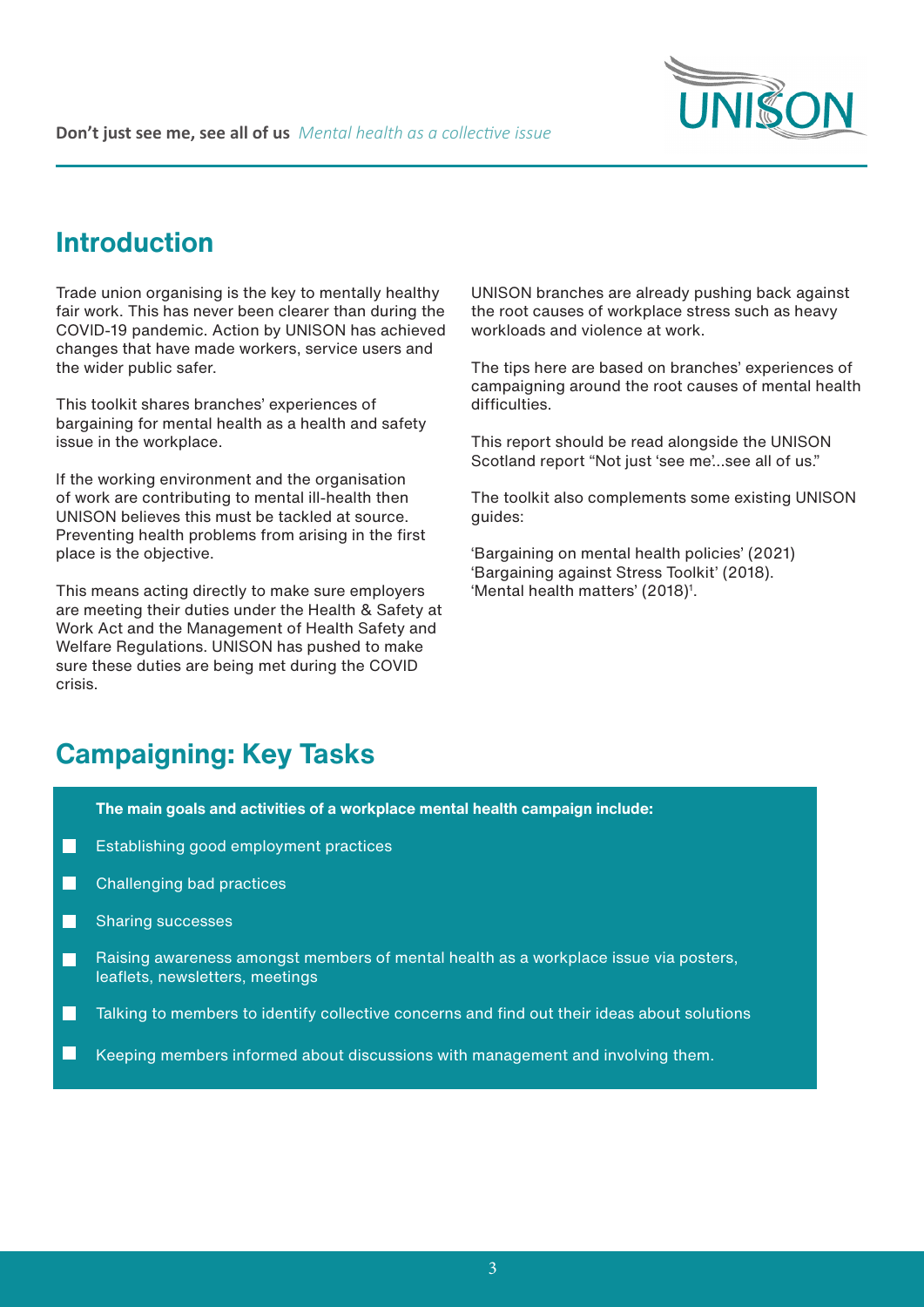

# **Checklist: Questions for Employers**

The Thriving at Work review (2017) is a landmark report on mental health at work. The following questions are based upon the core mental health standards for employers set out in the review. These are explained in the companion report to this.

In most UNISON recognised workplaces the main issues will be around the implementation of policies, rather than the need for policies to be put in place and the questions reflect this.

- Do you have a Mental Health At Work Action Plan? (it may have another title)
- F. Do you have a policy for Managing Stress in the Workplace? (it may have another title)
- If so, is it being implemented consistently? **COL**
- **College** Is its implementation reviewed regularly with the trade union(s)?
- Do you routinely monitor employee mental health and wellbeing and report this monitoring data internally and externally?
- Do you carry out a regular workforce survey to identify any causes of stress at work?
- Have you identified those employees in high risk occupations who are particularly vulnerable to stress **College** and trauma?
- Have you produced a framework for putting in place support for these employees and establishes clear **College** accountability for their mental health?
- Do your procurement processes require suppliers to implement the mental health core standards in their **College** own businesses? (This is a standard expected of public sector employers)
- Are you risk assessing for work-related stress using the HSE Management Standards? **College**
- Are all managers trained in using the HSE Management Standards? **College**
- Are you using the resources provided by the HSE to help reduce workplace stress, e.g. the resources to **College** improve line-management and approaches to change management?
- Do your absence management procedures ensure that work-related stress is accurately recorded so that data can be collected and reviewed?
- When employees are off sick for work-related stress do you undertake a stress risk assessment on their return to work?
- When considering redundancies: do you carry out a stress impact assessment to gauge the effect on **College** remaining employees?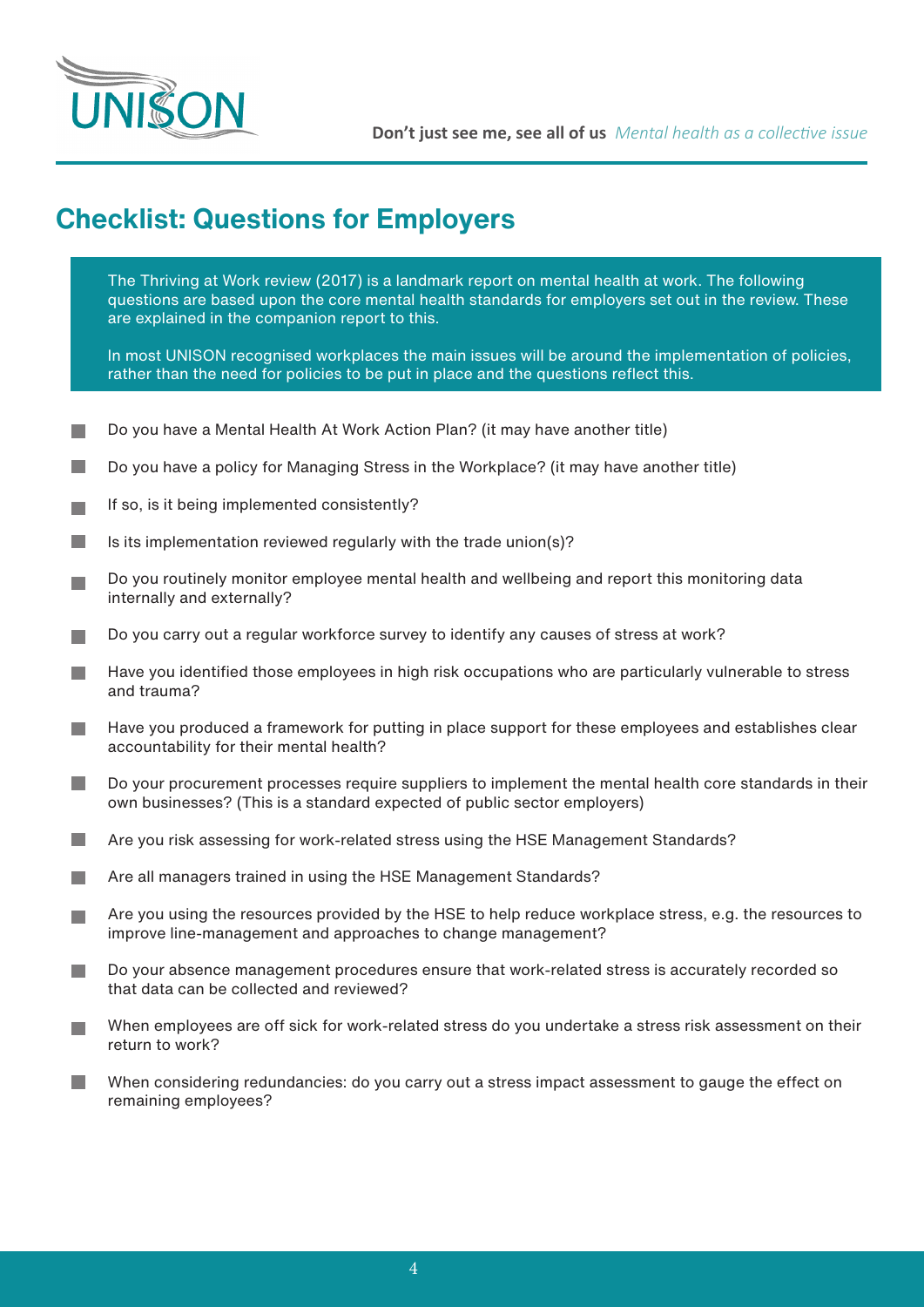

# **Public Health Scotland**

Public Health Scotland<sup>2</sup> (PHS) is the national lead body for mental health in the workplace:

It is developing a Mentally Flourishing Workplace Standard for Scottish employers to be piloted during 2020. 3 The Standard will reflect the Fair Work Agenda and wider good work principles. Trade unions are involved in this, along with employers, the HSE and mental health organisations.

PHS is responsible for ensuring health and safety joins up with the Fair Work Framework. It also leads on the employer-related aspects of the Scottish Mental Health Strategy.4

PHS delivers the Healthy Working Lives programme<sup>5</sup>, which makes annual awards to employers for promoting health at work, and the Work Positive programme, which helps employers address stress at work.

UNISON is the recognised trade union for staff at Public Health Scotland and a UNISON employeerepresentative sits on the board of the organisation.

## **TOOLS TO USE 1: HSE Stress Management**

The Health and Safety Executive (HSE) Management Standards<sup>6</sup> recommend that workplaces are assessed for risks in the following six domains, using the approach shown below.

Branches should always consider the equalities aspect of these. For example, the Damage report on Scottish Ambulance Service staff, An Emergency But No Accident found significantly higher levels of abuse were reported by female staff.

| <b>Demands</b>       | Workloads, conflicting priorities, unrealistic deadlines, emotional<br>demands                                          |
|----------------------|-------------------------------------------------------------------------------------------------------------------------|
| <b>Control</b>       | How much say a worker has in the way they do their work, including 'target<br>driven' cultures                          |
| <b>Support</b>       | The support & encouragement workers get from their employer, manager<br>and colleagues including management style       |
| <b>Relationships</b> | Including procedures for managing conflict and dealing with unacceptable<br>behaviour including bullying and harassment |
| <b>Role</b>          | Ensuring workers understand their roles and that these roles do not<br>conflict                                         |
| <b>Change</b>        | How employers manage and communicate organisational change and<br>restructures                                          |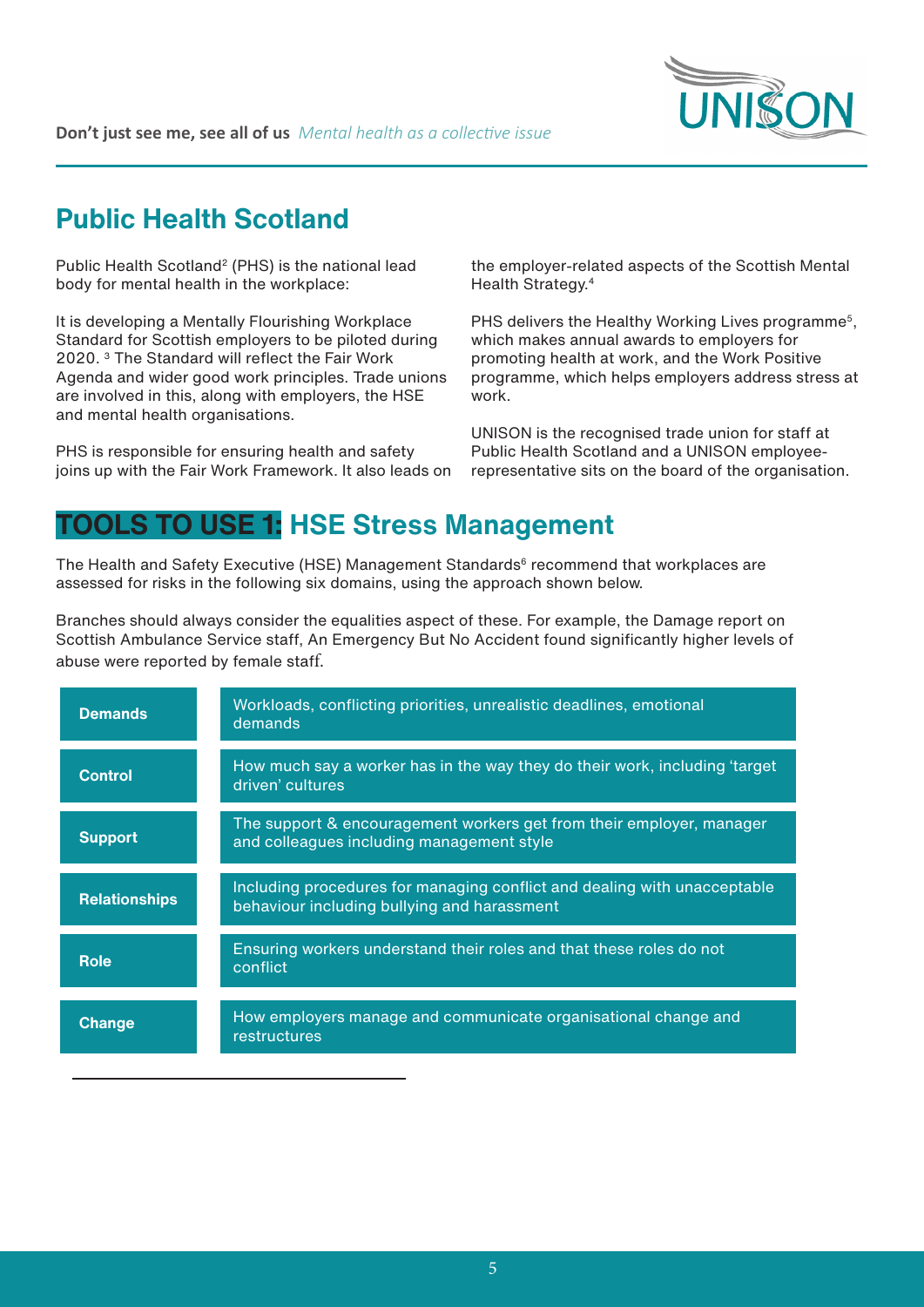



### **Resources you can use**

The HSE provides a suite of free resources for employers to help them implement the Stress Management Standards, available here.

This includes a dedicated tool for evaluating management behaviour - the Line Manager Competency Indicator Tool. Management style often contributes to stress at work. Working with the Chartered Institute of Personnel and Development and Investors in People, the HSE has produced resources to help managers reflect on and adjust their approach.

There is also an HSE Management Standards Workbook with tips advice and guidance for employers here.

And a HSE Stress Risk Assessment Template.

The HSE provides this anonymised case study of tackling stress levels in one NHS organisation as part of its Work Right Campaign.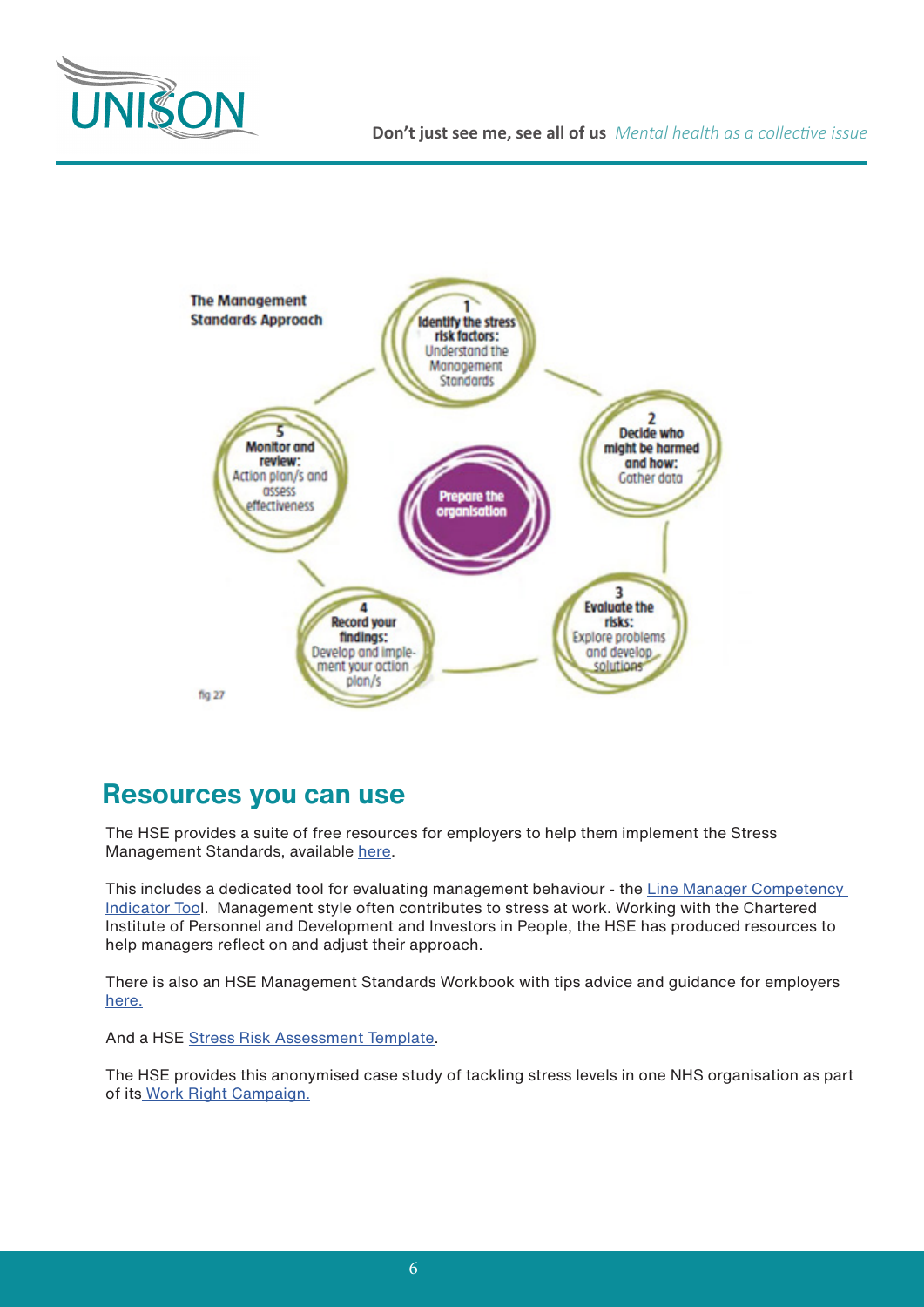

## **Making Use Of The HSE Management Standards**

Example: workload pressures

#### **Employers should be pressed to deliver:**

- A commitment to use the HSE Indicator Tool to identify parts of the organisation where workload pressures are excessive and take action to reduce workload;
- A commitment to train managers to identify where workloads are exerting excessive pressures, take action to reduce or reallocate workloads, as well as work with staff in prioritising demands as part of workload management;
- A commitment to encourage staff to raise workload concerns, investigate those concerns and take appropriate action.
- An appeal procedure to allow staff to raise workload concerns outside of their immediate line manager without immediately entering into an official grievance procedure.
- A commitment to encourage staff to take their full annual leave and planning of workloads to maximise the opportunity to take leave.

## **Workplace stress: what can branches do?**

The Hazards Campaign summarises the actions branches can take as follows<sup>7</sup>:

- **Carry out workplace H&S inspections with** an emphasis on questions about workrelated stress
- Support and encourage risk assessments to be conducted where necessary
- **E** Ensure trade union reps are involved in the risk assessment process, to monitor and constructively criticise the process, ensure all risks are identified and proposed that control measures are appropriate.
- **Ensure risk assessments are reviewed** when stress related illnesses or absences are reported to ensure that causes of work related stress is being eliminated.
- Meet management to discuss the findings of your discussions, surveys or inspections and negotiate policies and procedures to ensure that stress is dealt with and the causes eliminated in your workplace. Tackling the causes of workplace stress may need a fundamental change in the way your organisation manages work. A mapping exercise can show workload problems and whether 'fire fighting' occurs to cover labour gaps.
- **Encourage employees to report stress**related issues to both the union and their line-manager. Ensure your employer has a non-threatening procedure and environment for such reports.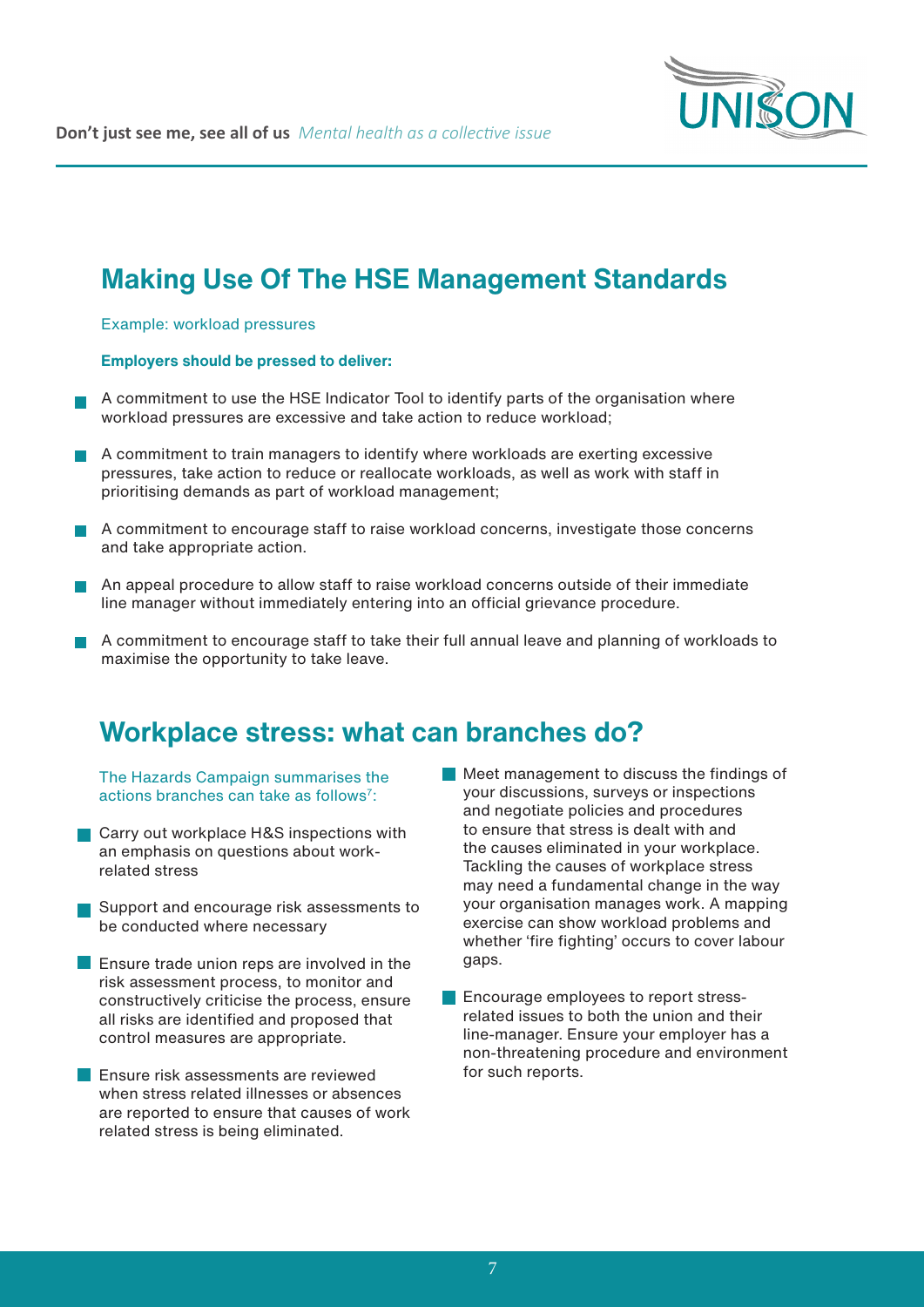



## **Mapping stress in your workplace**

Model survey questionnaires to help employers investigate the root causes of stress in the workplace are available, based on the HSE Stress Management Standards.

Branches can adapt or use these for doing their own surveys or mapping exercises to identify where stress is prevalent. Together with information on sickness and absence, grievances, bullying, incidents and injuries, this can help map the workplace.

**The HSE's** own model survey questionnaire, is the Management Standards Indicator Tool.<sup>8</sup>

**Healthy Working Lives** provides the free Work Positive online Risk Assessment Survey Tool for stress at work, which is accessed by opening an online account<sup>9</sup>

Hazards have a guide for mapping risks in the workplace.

**REMEMBER:** Employees are more likely to respond to a survey – and respond honestly – when it is **independent** of their employer i.e. conducted and analysed by a trusted external body. If your employer plans to conduct a survey try to make sure it is done independently.

# **Making use of the HSE management standards**

Example: stress caused by people management.

#### **Employers should be pressed to deliver:**

- A commitment to use the HSE Management Standards and the Line Manager Competency Indicator Tools to identify functions, processes or areas of the organisation where people management processes or styles of management are creating or exacerbating stress;
- $\blacksquare$  A commitment to review policies on absence management;
- A commitment to review training and support for line-managers in general people management and in implementing employment policies including absence management, performance management, flexible working and harassment and bullying at work.
- **A** commitment to promote effective people management by ensuring work life balance and wellbeing questions are part of staff supervision.
- A commitment to monitor and review employee wellbeing to assess whether stress levels are reducing.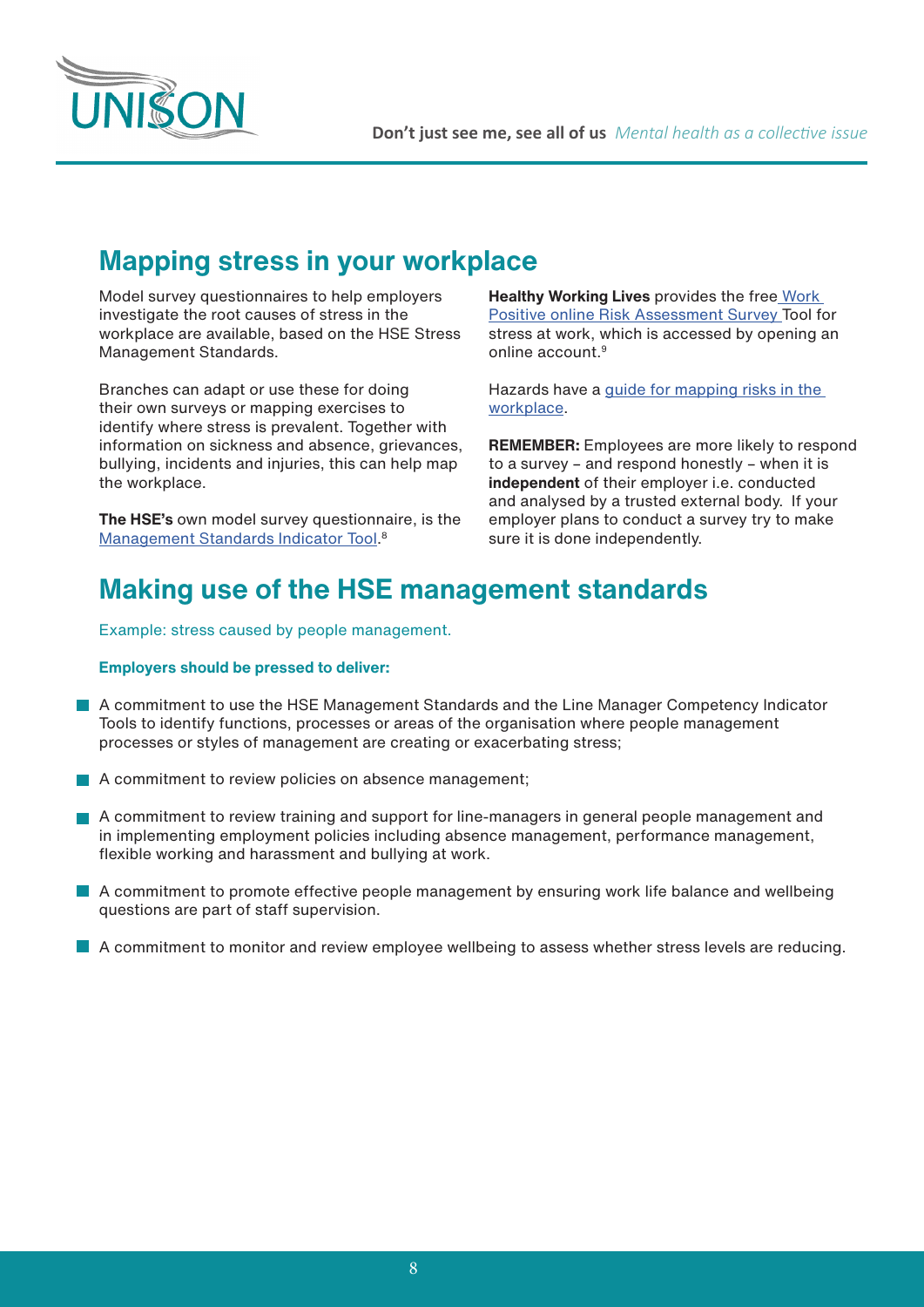

# **Stress risk assessment flow**



# **TOOLS TO USE 2: ACAS Framework**

The framework for positive mental health at work is helpful for demonstrating the role of employers and line managers in ensuring mentally healthy workplaces. It can be accessed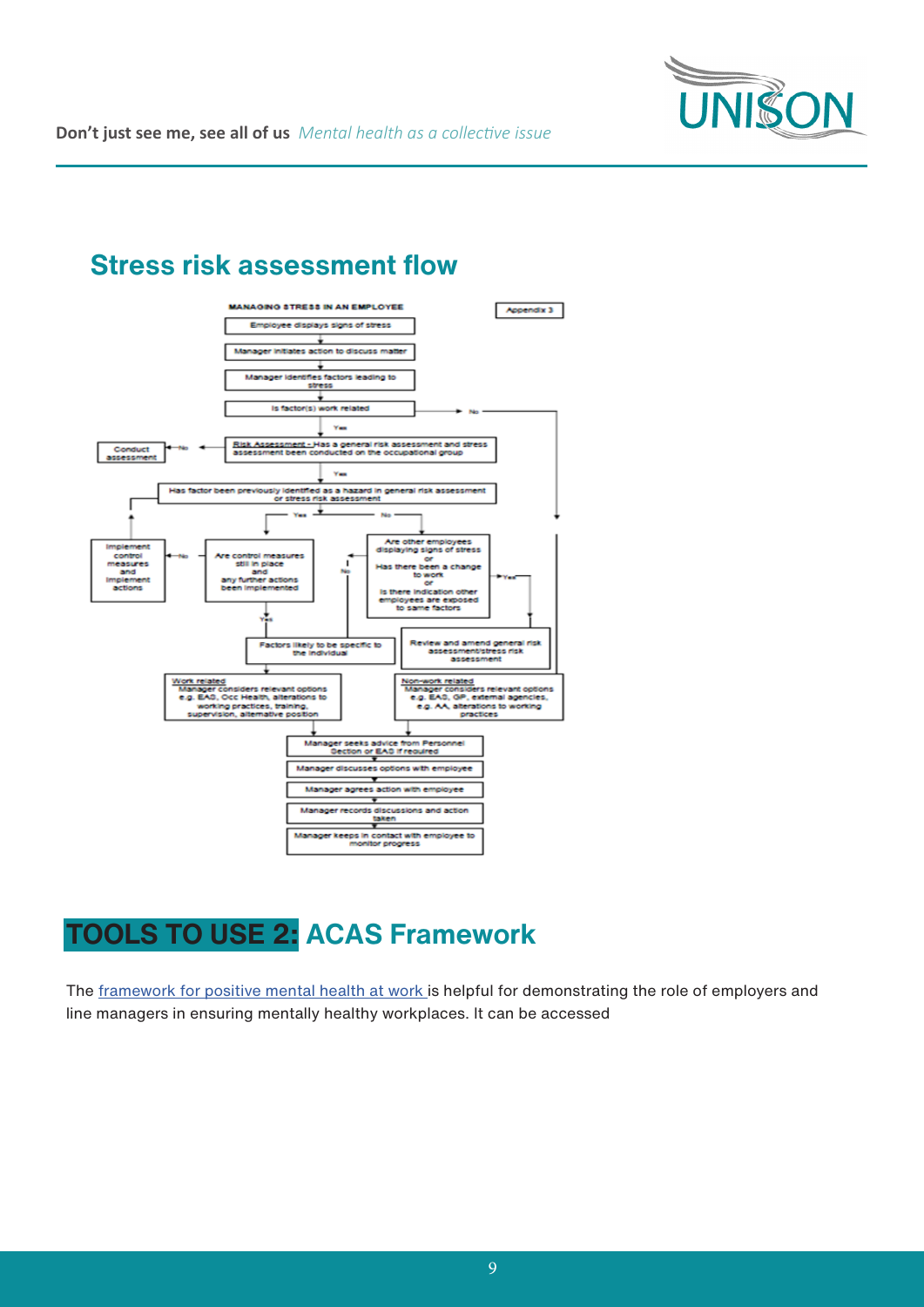

# **TOOLS TO USE 3: Employer Schemes**

# **Healthy Working Lives Award Scheme**

If your employer is a member and/or an award holder then you should remind them that the award scheme expects its members to comply with legal duties and offers support to do so.

Healthy Working Lives employers are encouraged to conduct an employee stress survey at least once every 3 years and to discuss the findings with employee reps.

# **DO YOU KNOW: Who does what in Scotland?**

**The Partnership on Health and Safety in Scotland (PHASS)** co-ordinates national-level action on mental health in the workplace.

Its membership includes the whole of the health and safety community in Scotland: trades unions, employers' organisations, health and safety professionals, regulators (HSE and local authorities), the Scottish Government and NHS Health Scotland. UNISON has one of the STUC places on the Partnership.<sup>11</sup>

It brings partners together to work on:

- Prevention: providing advice, education and support, and promoting the benefits of a safe and healthy working environment;
- Enforcement: effective and 'proportionate' enforcement of legal duties.

One of its key aims is 'to promote the benefits to employers, businesses and the Scottish economy, of a safe and healthy working environment as **a key component of fair work.' 12**

The Partnership is responsible for the Scottish Plan for Action on Safety and Health (SPlASH).

Its work is based on tri-partite collaboration using the resources – including time - of member organisations including UNISON and other trade unions. However, the Partnership is voluntary and has no dedicated budget to implement its Plan.

#### **The Plan currently has a focus on:**

- sectors with a relatively poor record of health and safety including, in the public services, social care and waste (resource management);
- **Peromoting Fair Work in Scotland's Social Care Sector:**
- $\blacksquare$  improving the management of occupational health and safety, including:
- **Polloting the HSE Stress Management Standards in public service organisations:**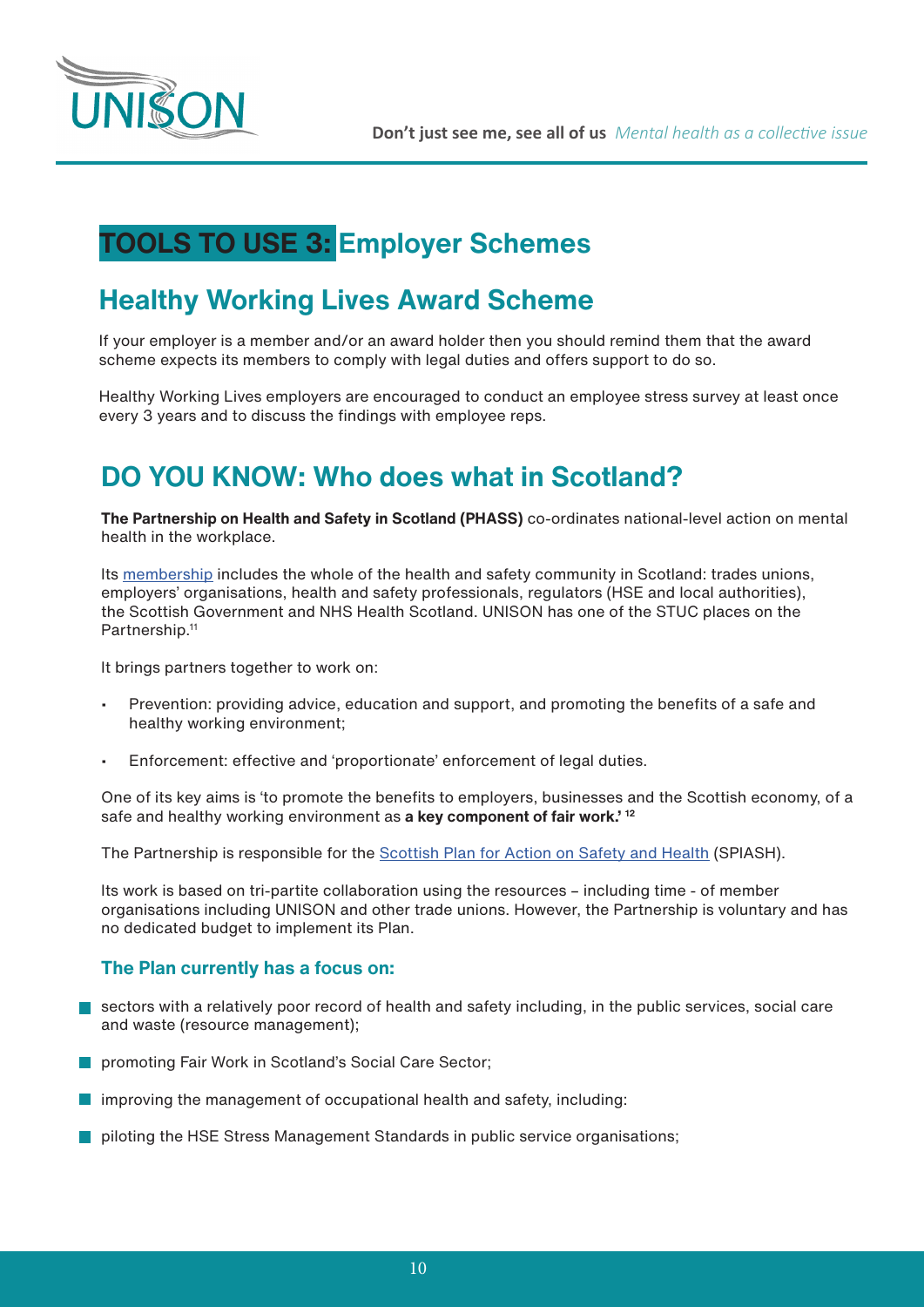

encouraging health professionals to ask about working practices as an indicator of health impacts on patients and to consider these in individuals' return to work;

reducing work related stress and creating mentally healthy workplaces through a pilot involving the HSE and NHS Ayrshire & Arran. This involves developing a Stress Talking Toolkit resource for use by health and social care staff, and a review of HSE Stress Management Standards within the health board.

#### **Union stewards: self-care and survival guide**

Union responsibilities bring an extra burden of stress for stewards and branch officers. Pressure to meet members' needs. Extra scrutiny or pressure from line-managers. Conflict between case work and job deadlines. And in some cases trauma experienced directly or indirectly through members' casework. All of these combine to create high stress levels for stewards.

UNISON recognises the high stress levels of lay representatives and we address this in stewards training. These are some tips from Scottish branches you may like to copy

#### **Keep control of communications with members**

#### **Mobile Phones**

- ▼ Get a separate mobile phone for union work
- ▼ Have specific times when members know they can contact you
- ▼ Switch your phone off in evenings and at weekends or when not available at work
- ▼ Keep voicemail up to date
- **Emails**
- ▼ Do not use your personal domestic email
- ▼ Consider setting up separate account with union in title
- ▼ Refer to agreements before using work email
- ▼ Do not use Facebook or twitter for individual communications
- V Use out of office messages, be clear about your availability
- **Set Clear Boundaries**
- ▼ Members will benefit from you being clear when you can be contacted and when you will respond
- ▼ Be clear when you are available within in your workplace
- ▼ Consider regular surgeries
- ▼ Consider adoption of a service level agreement with members outlining your volunteer status and role, contact arrangements and context, member's responsibilities and agreements. Ensure this is consistently used within your branch and colleagues!
- Be realistic, do not promise what you cannot deliver
- ▼ Members will often be in crisis when they are accessing your support and advice. They may be much stressed and want immediate confirmation that all will be okay. Although sometimes difficult, it is better to be realistic than set up false expectations. It is also an ideal time to set the boundaries that will allow you to act appropriately whilst protecting yourself from burn out.

#### **Try to keep detached**

This is often easier said than done! But remember that over identification and emotional responses are more likely to lead an unsuccessful conclusion. Your emotional commitment to employment representation is your motivation, getting over identified or emotional with a member will be counterproductive.

#### Don't be afraid to ask for support

▼ You are not alone, ask for support. Talk to your branch and suggest establishing a buddy system. Move the support issue up the line.

#### Just say no

▼ You will do yourself or your members no favours if you keep saying yes to new cases. There is a limit to what you can take on. Discuss with your union colleagues, your family, and if appropriate your employer, and decide what is achievable.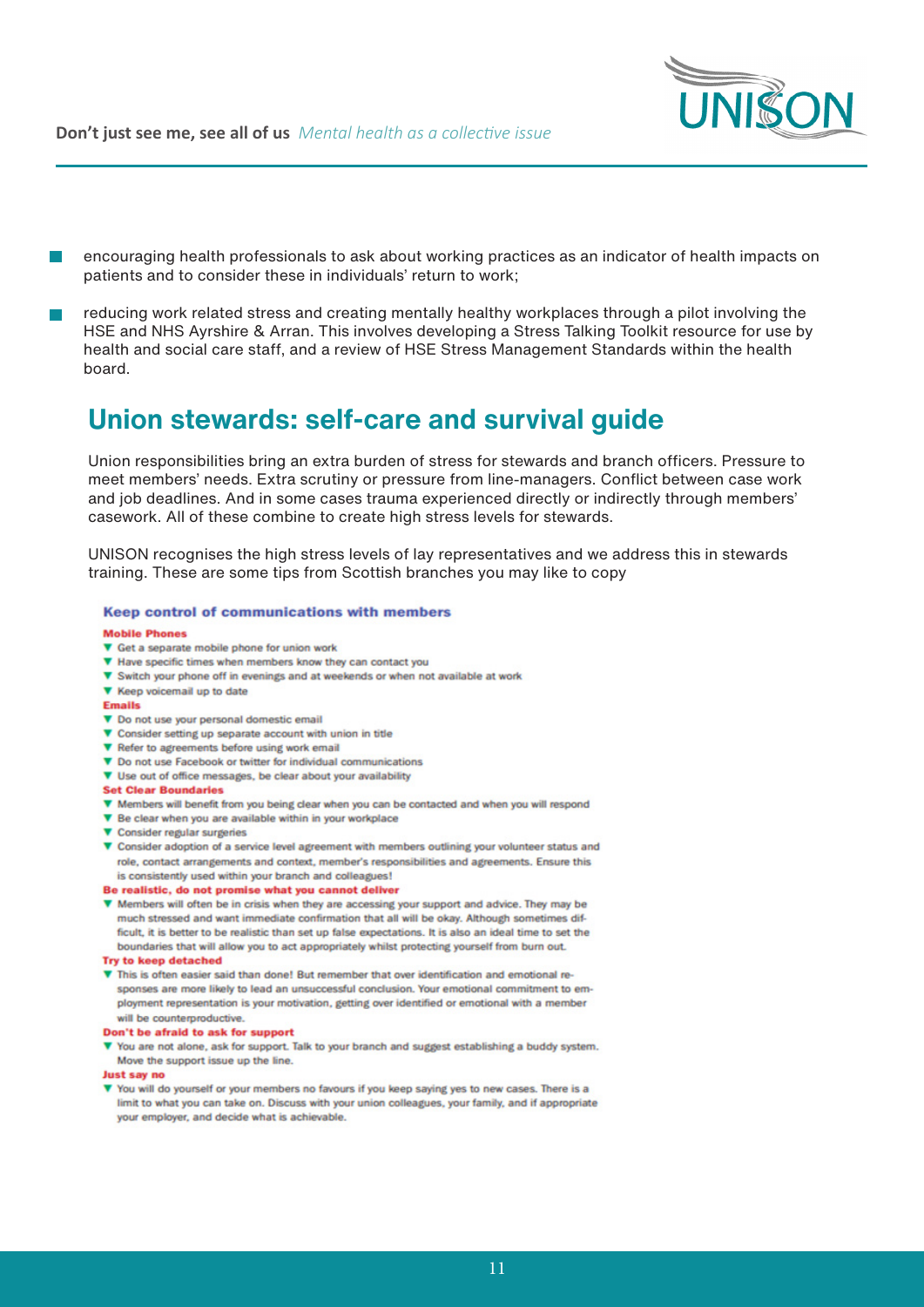

It's important to acknowledge the emotional impact of some types of case work, and branches could consider whether more formal or structured arrangements are needed to support the wellbeing of activists.

Glasgow City local government branch holds a monthly drop-in for stewards at the branch office where they can talk issues over with branch officers. No set agenda, just time to chat and get a word of advice and encouragement.

# **Resources available to you and your employer**

#### **Public Health Scotland**

- Resources/training available to employers free via Healthy Working Lives a range of information and resources for employers to support them in carrying out their legal duties under health & safety legislation.
- A free online survey tool called Work Positive to help employers carry out Stress Risk Assessments in the workplace, together with free 'Stress at Work' online training course to help identify causes of work-related stress in individual workplaces.13
- **A** range of other free online resources including interactive forms and templates, and topic guides, to help create a tailored stress or mental health at work action plan and access training and events.
- A free advice line on occupational health and safety, illhealth and absence, risk assessment, fair treatment, promoting health and wellbeing and other topics.
- Access to confidential advice from an expert Occupational Health or H&S Adviser
- A workplace support visit or telephone consultation

#### **The Healthy Working Lives programme:**

- $\blacksquare$  Delivers free training for managers<sup>14</sup>, including a 1-day Mentally Healthy Workplace course. This helps managers understand work related stress, the HSE Management Standards, good practice in preventing/managing stress, and the Equality Act and its implications for mental health at work.
- Delivers a Train the Trainers course, Managers' Competency Workshops, and Resilience and Wellbeing workshops.

#### **Mentally Healthy**

Delivers an awards scheme for employers, of which many public service employers are part. Mental health at work is part of the scheme.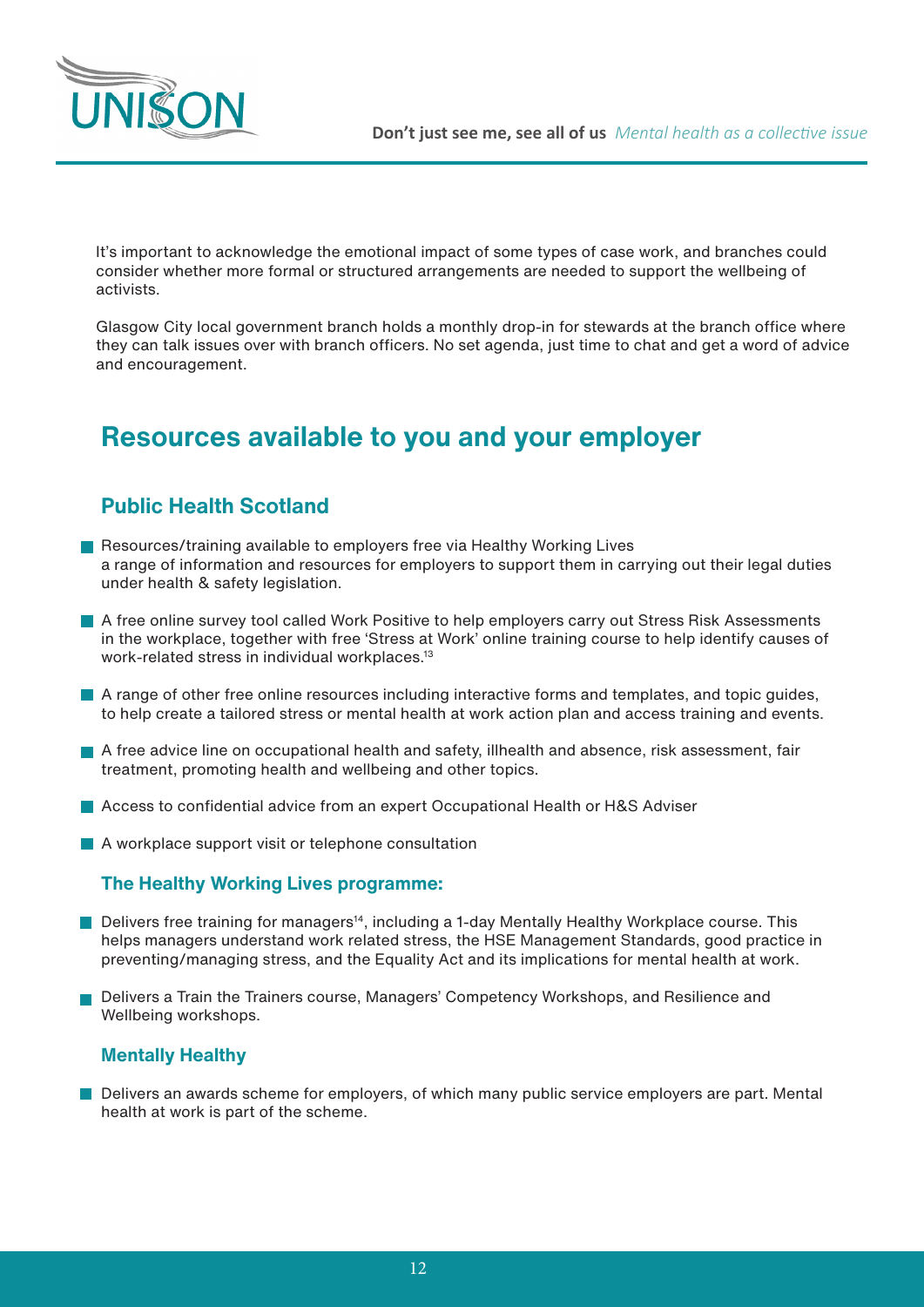

**For more information about Healthy Working Lives resources:**  www.healthyworkinglives.scot

**Stress at Work resources**  https://www.healthyworkinglives.scot/workplace-guidance/mental-health/Pages/stress-at-work.aspx

# **What are scottish public services employers doing currently?**

#### **Stress strategy pilot project - Glasgow City Council<sup>15</sup>**

During 2018, Glasgow City Council undertook a pilot to tackle work-related stress and provide support to its workforce. This was part of the Council's Supporting Mental Wellbeing at Work Strategy.

The aim of the pilot was to reduce absence for psychological reasons, in turn reducing operating costs and improving performance and employee engagement.

A service advisory and delivery support group was set up involving the trade unions.

An initial analysis of sickness absence data showed a sharp increase in mental health related absence within land and environmental services – cleansing, parks and public health. The pilot focused on this area, and was conducted in one depot and the head office, involving around 500 employees.

The pilot made use of the HSE stress management standards as well as support and resources from the Healthy Working Lives programme, and the Scottish Association for Mental Health's 'See Me' campaign.

'See Me' undertook a workforce survey and conducted focus groups. They discovered that 'unrealistic expectations' from senior management were increasing stress levels and affecting mental health and wellbeing.

An assessment process using the Healthy Working Lives 'Work Positive' tool to assess causes of workrelated stress, the 'See Me' workplace tool to assess attitudes and stigma, and the SAMH Warwick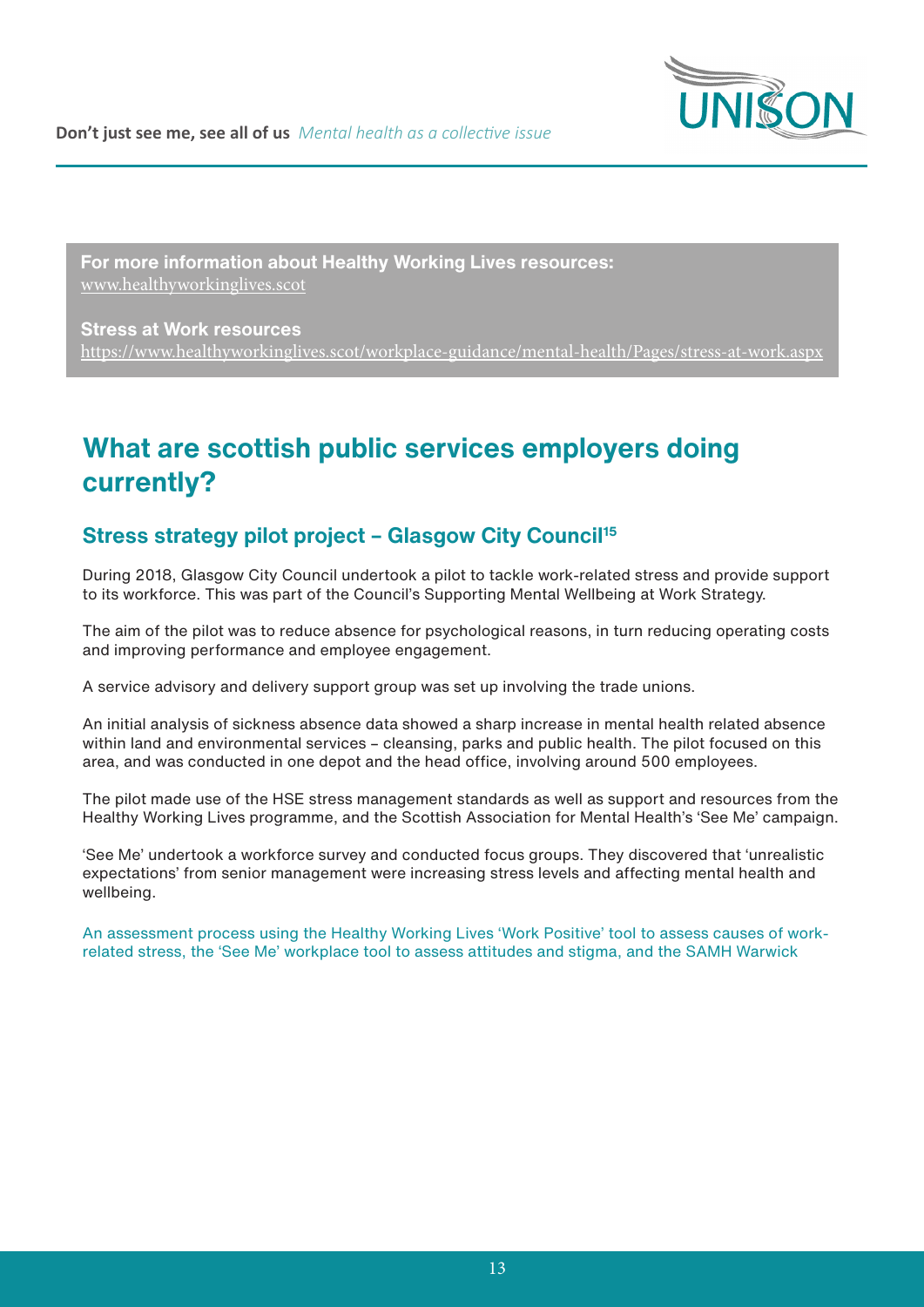

#### **It involved:**

Edinburgh Scale (WEWS) to assess employee wellbeing.

A commitment to take any other actions specifically required arising from the assessment tools, relating to organisational stressors or cultural stigma.

A review of the Council's Attendance Policy and the guidance on managing employees' mental health in the workplace.

Mentally Healthy Workplace training for all line managers and supervisors, plus Train the Trainer, provided by Healthy Working Lives. This trains managers in understanding and using the HSE stress management standards.

Suicide prevention awareness training, safe talk and Assist training for line managers.

Peer support training to create advocates in the workplace area for social support. Mental health first aiders trained to support advocates and to be available and trained for emergency situations.

Mental health support surgeries from the council's Employee Assistance provider.

'Wellness action plan' (WAP) training for all, creating a culture of awareness and open conversations that reduces stigma. Educating employees on self-support, recovery and available adiustments.

Education and awareness raising on stress, mental health and wellbeing for employees using face to face resources working with See me and SAMH. 5 step model roadshows that includes mindfulness based approaches.

An evaluation working with external partners, See Me and the Mental Health Foundation so lessons could be replicated across the workforce.

The pilot was evaluated as having a positive impact, and since 2019 this approach has been rolled out council-wide.

## **Branch campaigns: some examples**

#### **Learning points:**

- Union action on mental health in the workplace leads to new recruits, higher union density, and new stewards
- $\blacksquare$  Keep members involved and unified by maintaining good communication during the campaign, including holding regular face to face meetings.
- **Prepare members for the long haul: be upfront with members about what is involved, prepare and** plan in advance so any industrial action, or mandate for industrial action has maximum impact.
- **Line-managers/team leaders are union members, involve them at an early point.**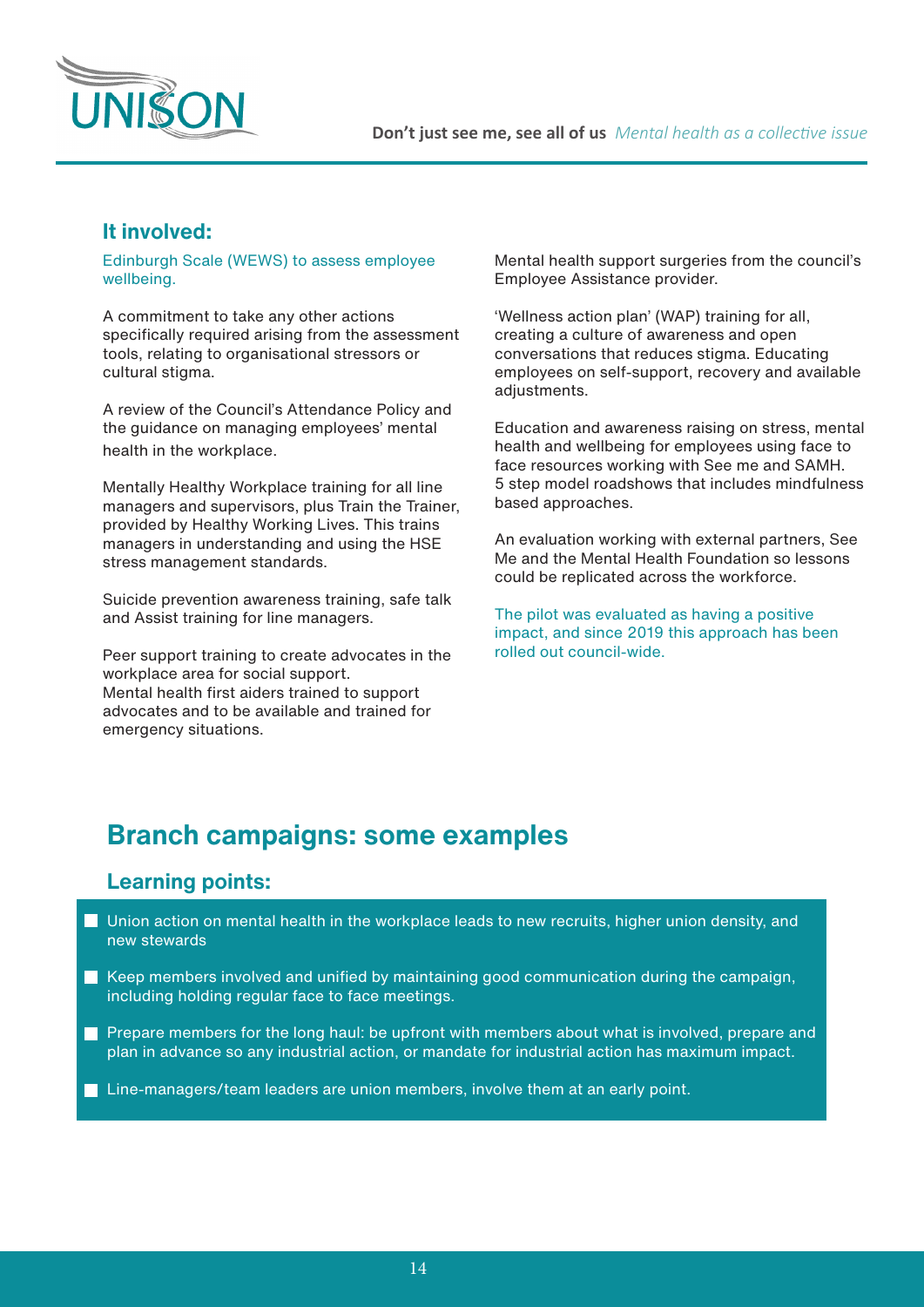

# **Branch campaigns: some examples**

### 'No to overwork' campaign<sup>16</sup>

UNISON Glasgow City's campaign against overwork began in 2013 when homelessness case workers took unofficial action over workload pressures. The action was sparked by a case worker being suspended for refusing to cover the work of a vacant post. It involved three homelessness centres and spread to include all of the authority's accommodation units, some 400 staff in total.

The action followed a long-running but unresolved grievance over vacant posts, taking place at a time when the council was being forced to make another £42.6million of budget cuts. Cuts to homelessness teams had resulted in posts lying unfilled, leaving the remaining staff with unmanageable workloads, and suffering high levels of stress.17 No attempt was made to assess the impact of vacant posts on remaining staff through stress risk assessments.

The branch decided to take on management's reluctance to address the issue of work-related stress.<sup>18</sup> It had struggled to get the employer to take the issue seriously, even though reps were reporting increasing cases of members having time off work with stress related illness. So it decided to get the evidence itself by surveying members using the HSE's stress management indicator tool, securing an incredible 96% response rate. The top concerns were around relationships confusion over roles, change at work and lack of personal development. One of the biggest issues was bullying, reported by 23% of members who responded.

The branch launched a 'No to Overwork' campaign on the back of the survey with leaflets distributed to members.

Outcome: The evidence produced by the branch was discussed with the council, backed by the campaign amongst members, and led to action by management. Focus groups were held to discuss the results and identify stressors, stress risk assessments were carried out and an action plan produced. The management style of some council managers was addressed through training, guidance was given on managing team meetings, roles and workloads were reviewed and duties reallocated, and personal development plans were prioritised.

The branch found the issue was a powerful recruiting and organising tool. Sixteen new activists were recruited through the campaign, including new safety reps, and membership increased. The 'No to Overwork' campaign has since been taken up by other branches.

# **Work overload in child protection services**

In 2018 West Dunbartonshire Branch ran a 'No to Overwork' campaign amongst its members, with campaign posters creating a strong union presence and message especially in social work offices.

In late 2018 social workers from the Children & Families Team within the HSCP approached their UNISON reps with a view to formally raising with the employer a variety of serious concerns.

#### The concerns focussed around:

- Staff shortages, vacancies not filled and sickness; Increasing workload with a depreciating number of staff;
- General lack of support and guidance
- High levels of time owed resulting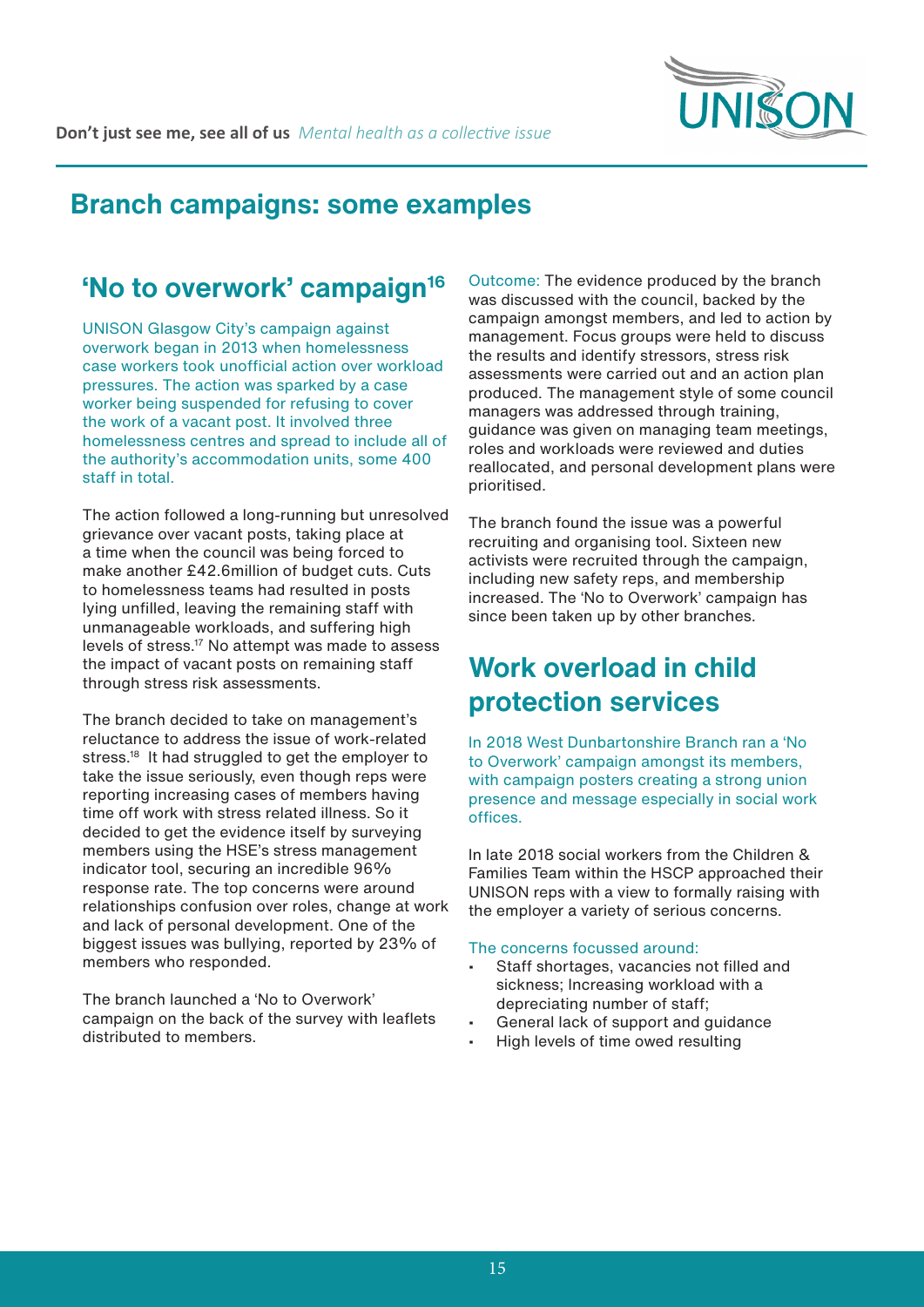

**Don't just see me, see all of us** *Mental health as a collective issue*

fromworkload pressures and increasing caseloads;

- Statutory work not being completed;
- Lack of suitable work and contact space in the Dumbarton/Alexandria areas with work with families being undertaken in a public space lacking confidentiality.
- Lack of adequate resources to carry out work;
- Health and safety issues;
- Potential breaches of GDPR in relation to confidentiality;
- The public experiencing difficulties accessing services, with around 300 unallocated cases of vulnerable children and their families.

#### Action taken

These concerns were raised with the Chief Social Worker in January 2019 and in early 2019 a collective grievance was submitted to the employer by the staff group.

The initial stages of the grievance process offered little to no progress for the staff group which resulted in a consultative ballot being run in April 2019. On a turn-out of 87.8%, the result was 92.3% in favour of taking strike action and 100% in favour of action short of strike action.

Following this a formal industrial action ballot was held in May 2019 the results of which were similar, but this time with a higher percentage in favour of taking strike action (98.6%). The huge turnout (82%) and vote for action gave the branch a mandate with which to go to the HSCP in May 2019.

The HSCP's slow progress in addressing such serious issues angered members. To maintain pressure on the Council a second formal industrial action ballot was conducted, this time including clerical staff, was held in December 2019. The results were: 98.8% in favour of strike action and

100% in favour of action short of strike action.

Outcomes: Significant advances have been made in some of the areas of concern initially raised, with work continuing on the outstanding issues. Gains have been incremental, made over a long period by the branch maintaining pressure, backed up by a live mandate from members for industrial action.

#### The bigger gains have been:

- Agreement to fill 6 vacant posts and recruit an additional 6.5 fte social workers in an attempt to plug the gap from posts previously removed from the establishment, with agency staff being used until vacant posts are filled.
- Improved working environment: additional contact space for work with families has been secured, plus the relocation of one team into a permanent base in the community it serves.
- All staff have now been provided with adequate IT resources to enable them to carry out their roles efficiently;
- Staff carrying high levels of TOIL that they were unable to use have received appropriate payment for this;
- A cadre of new stewards has been recruited.
- Union density has increased to 85%

## **Scottish ambulance service branch**

Working for the Ambulance Service is by nature highly pressurised, and physically and emotionally demanding. Morale within the service is poor, and long term sickness absence relatively high.

In 2019, with assistance from the branch, a UNISON Damage survey looked at the factors causing stress at work for Ambulance Service staff.19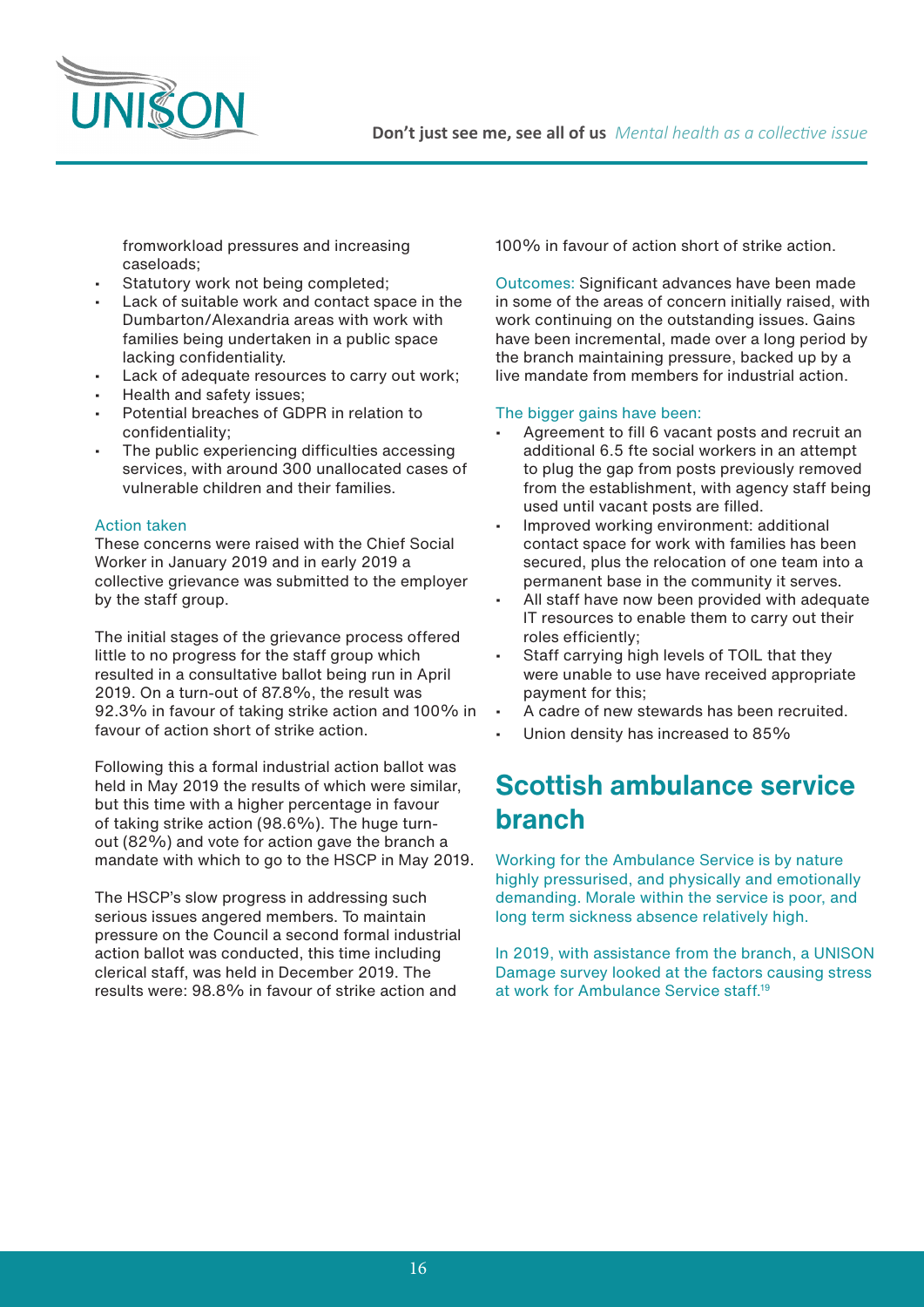

#### The findings showed that stress levels were escalating due to:

- Heavy workloads, and growing pressures of demand;
- Staff shortages;
- Very high levels of verbal and physical violence;
- Recent changes to the service and related services, and the management of change;
- Lack of breaks, late or interrupted breaks for eating – but also to recover and to debrief from traumatic emergency situations;
- Poor physical working environment, access to clean places for breaks;
- Unresponsive/unsupportive management.

#### Responding to violence at work

Ambulance service staff (70%) reported that they are regularly shouted at, kicked, punched and some have even been stabbed. The threat of violence hangs over every day of their working lives.

Just 5% of staff assaulted at work said a risk assessment had being carried out after the assault. Only 2% thought any changes had been made to improve their safety after the assault. Proper recording and assessment of these incidents is the first step to providing proper protection for staff.

Action: The findings of the survey were discussed with the Scottish Ambulance Service at a series of specially arranged meetings and the regular NPF meetings. The UNISON branch proposed that there was a need for improved support for staff facing these challenges, clearer reporting mechanisms (with an update coming back to

those reporting issues, improved communication and additional resources for training and staffing.

Following questions being asked of the First Minister about the report, UNISON met with the Scottish Health Minister to discuss the findings and what support could be given.

Outcomes: Following the publishing of the report and discussion taking place there were announcements around additional resources being given to aid emergency staff experiencing work-related trauma or secondary trauma., The Scottish Government and Ambulance Service committing additional funding to support a demand and capacity review. UNISON has also been working with the service around improving communications and other measures to support all ambulance staff.

# **S.O.S. Stressed out in scotland's colleges**

Years of cuts to staffing have created a stress crisis in further education colleges. UNISON has highlighted this for several years and it is now being taken up by the single dedicated FE branch formed in October 2019.

Data mapping: In 2018 and 2015 data was gathered through Freedom of Information (FOI) requests and staff surveys. The massive impact of work-related stress was revealed, with 1,500 staff on sick leave due to stress between 2014-17, an average of 23 members of staff in each college. Annually over 50,000 working days were being lost to stress<sup>20</sup>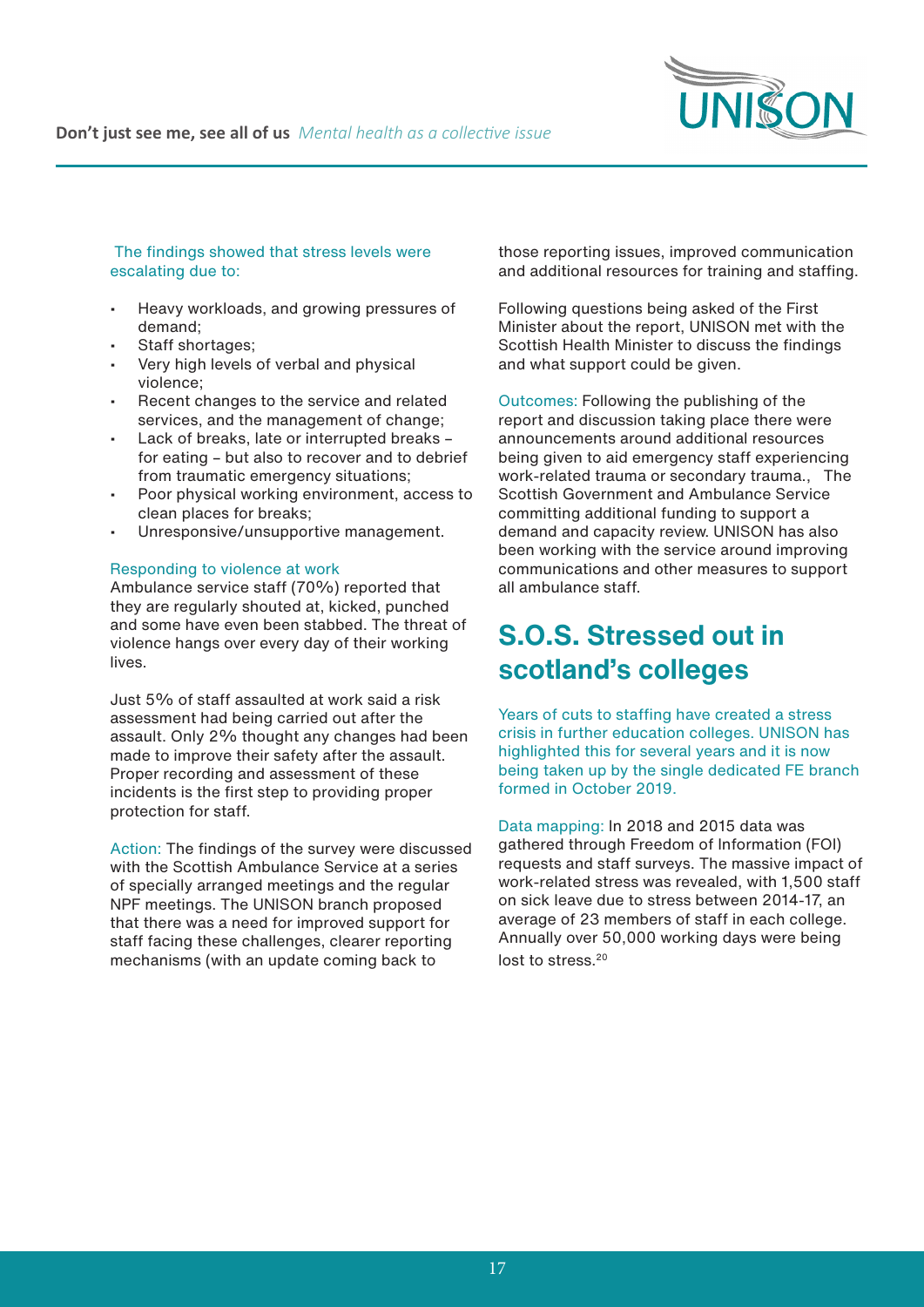



Risk factors: UNISON's survey of FE staff in 2018 identified excessive workload as the major cause of stress:

- 60% felt workloads were high or extremely high.
- 56% reported suffering stress directly due to workloads.
- 69% felt that their stress issues were not dealt with in a satisfactory way and college management have failed to take work related stress seriously.
- 73% stated that managers had never discussed work levels and stress with them.

Inaction: Overall the results show that rather than introduce improvements since the last survey in 2015, the Colleges have done nothing, and things have got worse.<sup>21</sup>

Further education employers are failing in their duty to provide a safe workplace:

- Colleges own data showed that only 10% of staff suffering stress completed an Individual Stress Risk Assessment on returning from work.
- Some Colleges did not record or monitor adequately.

• FOI requests found just 55% of Colleges have a specific avoidance of Stress Policy and none have a specific working group.

#### Armed with this evidence the branch is calling for:

- Immediate work nationally involving all unions on a National Avoidance of Stress Policy and Procedure;
- Jointly run Union-Management Avoidance of Stress and Overwork Forums to be established in every College to address the underlying causes of work-related stress;
- A programme of Occupational Group Risk Assessments to be scheduled for all staff group areas and for these to become a regular development in colleges;
- All colleges to ensure that Individual Stress Risk Assessments are completed on the return to work of every member of staff suffering stress-related sickness absence, and a support plan put in place;
- Acceleration of progress on new national policies and procedures to help address stress at work including relocation, work-life balance, family friendly working, bullying and harassment, redeployment and organisational change.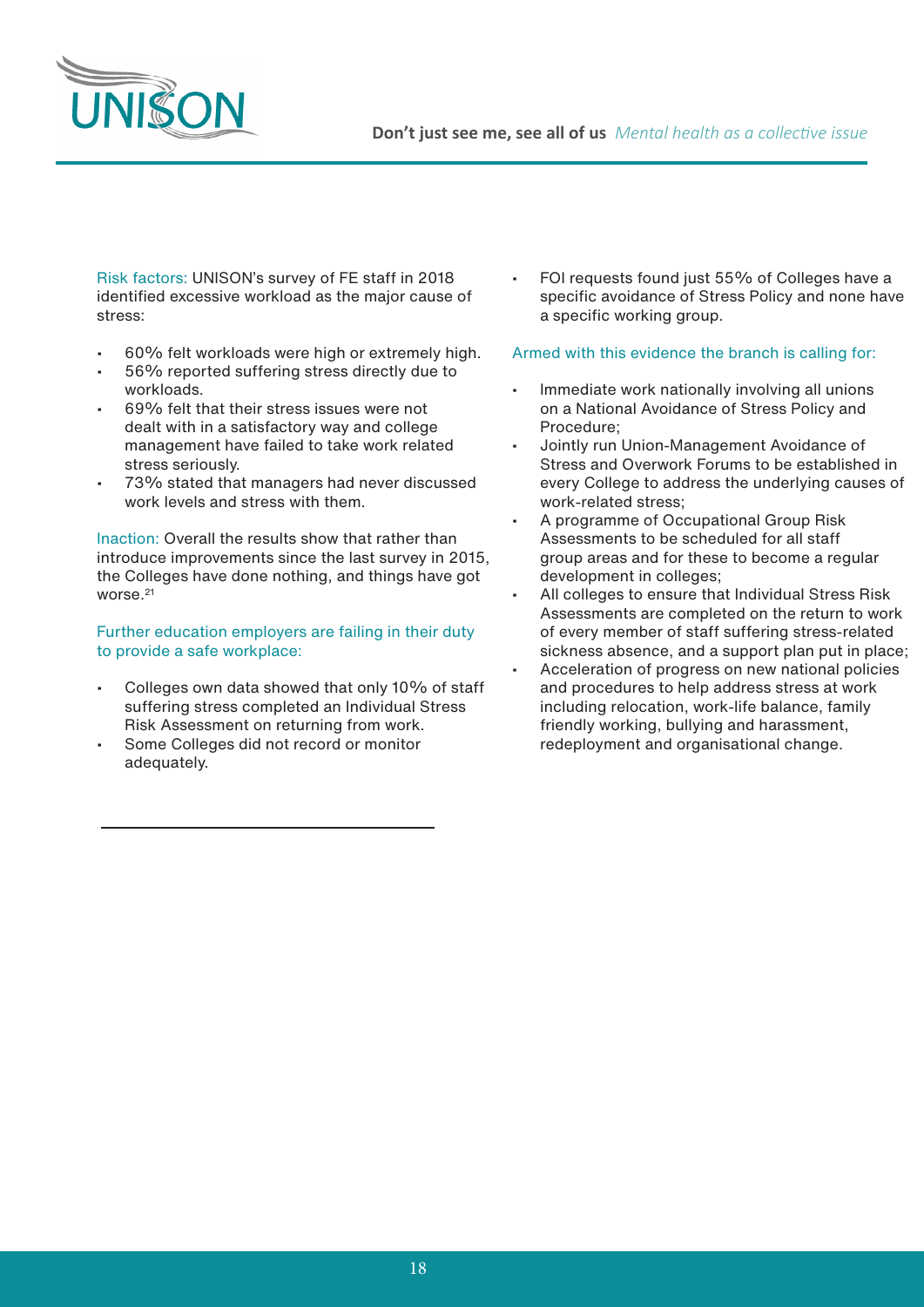

**Don't just see me, see all of us** *Mental health as a collective issue*

# **APPENDIX 1 – RESOURCES**

#### **UNISON**

UNISON Bargaining against Stress Toolkit https://www.unison.org.uk/content/uploads/2017/10/24660.pdf

UNISON Bargaining on Mental Health guide https://www.unison.org.uk/content/uploads/2018/05/25005.pdf

UNISON Resilience and Wellbeing: a Guide for Members https://www.unison.org.uk/content/uploads/2016/10/24053.pdf

Stress at Work: a Guide for UNISON safety reps (2014) https://www.unison.org.uk/content/uploads/2014/10/On-line-Catalogue227032.pdf

UNISON Scotland Young Members' Mood Manual (self-help resource) https://unison-scotland.org/wp-content/uploads/Mood-Manual-Second-Edition-2019.pdf

#### **Health & Safety Executive**

HSE Stress Management Standards – introduced 2004 http://unison-edinburgh.org.uk/wp-content/uploads/2017/11/HSCsurvey2017.pdf

HSE Work-related stress and how to tackle it https://www.hse.gov.uk/stress/what-to-do.htm

HSE Work-related stress step-by-step workbook - 2017 https://www.hse.gov.uk/pubns/wbk01.pdf

HSE Work Right Campaign https://campaigns.hse.gov.uk/go-home-healthy/

HSE Work-related stress, anxiety or depression statistics in Great Britain, 2019. https://www.hse.gov.uk/statistics/causdis/stress.pdf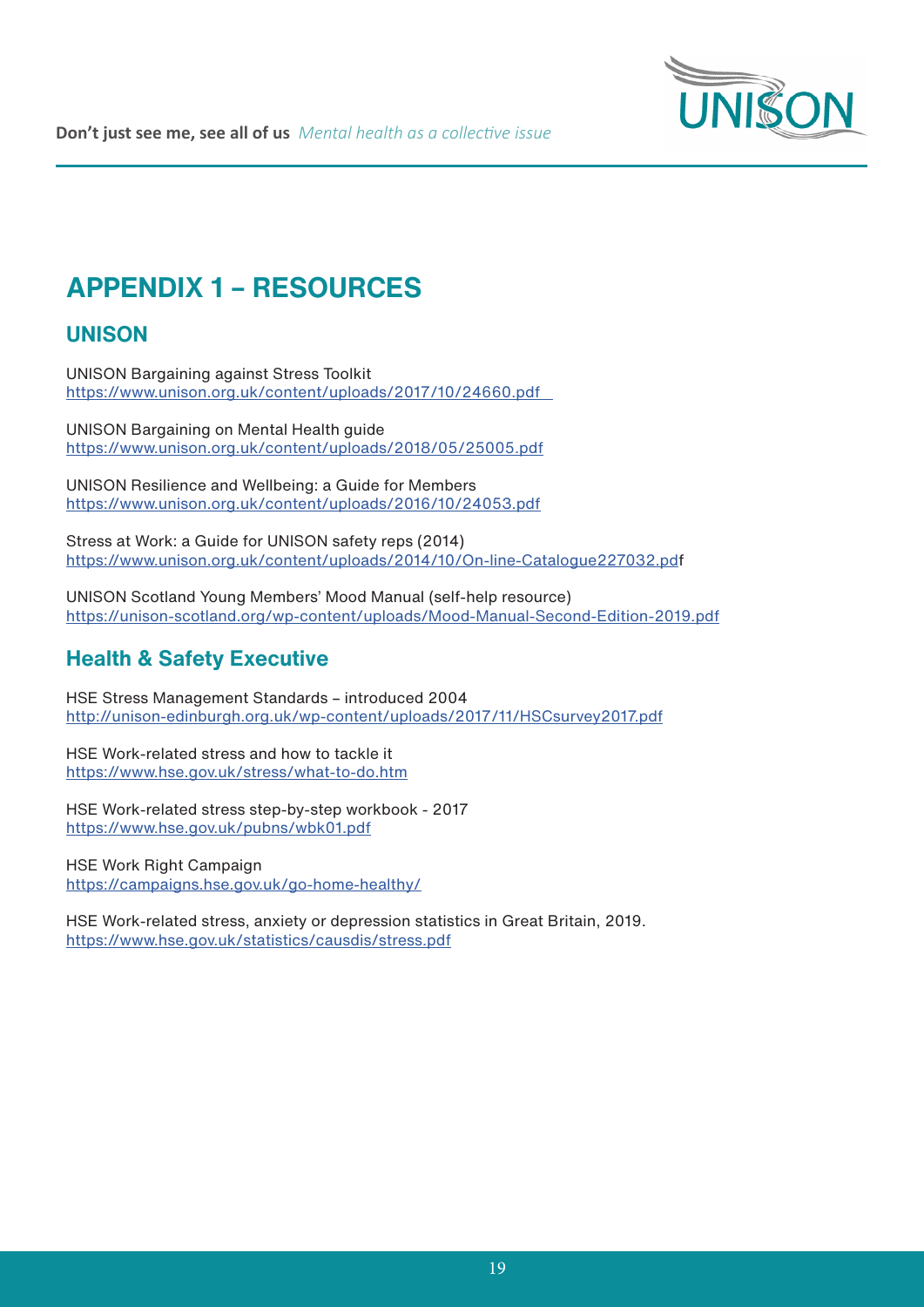

#### **ACAS**

ACAS Guidance Promoting Positive Mental Health in the Workplace – June 2019 https://archive.acas.org.uk/media/3384/Promoting-positive-mental-health-in-the-workplace/pdf/

Promoting\_positive\_mental\_health\_in\_the\_workplace.pdf ACAS Framework for Positive Mental Health at Work https://archive.acas.org.uk/media/5910/Acas-framework-for-positive-mental-health-at-work/pdf/Acasframework-for-positive-mental-health-at-work.pdf

#### **Campaigning resources**

Labour Research Department Booklet, Workplace action on mental health, a trade union guide - June 2019 https://www.lrdpublications.org.uk/publications.php?pub=BK&iss=1979

Work Stress Handbook http://www.workstress.net/sites/default/files/stress.pdf

Hazards Campaign resources: stress & mental ill-health at work http://www.hazardscampaign.org.uk/blog/resources-stress-and-mental-ill-health-in-the-workplace

Mental Health At Work website https://www.mentalhealthatwork.org.uk/case-study/

Public Health Scotland – Healthy Working Lives www.healthyworkinglives.scot

Stress at Work https://www.healthyworkinglives.scot/workplace-guidance/mental-health/Pages/stress-at-work.aspx

SAMH Mental Health at Work https://www.samh.org.uk/about-mental-health/self-help-and-wellbeing/be-mentally-healthy-at-work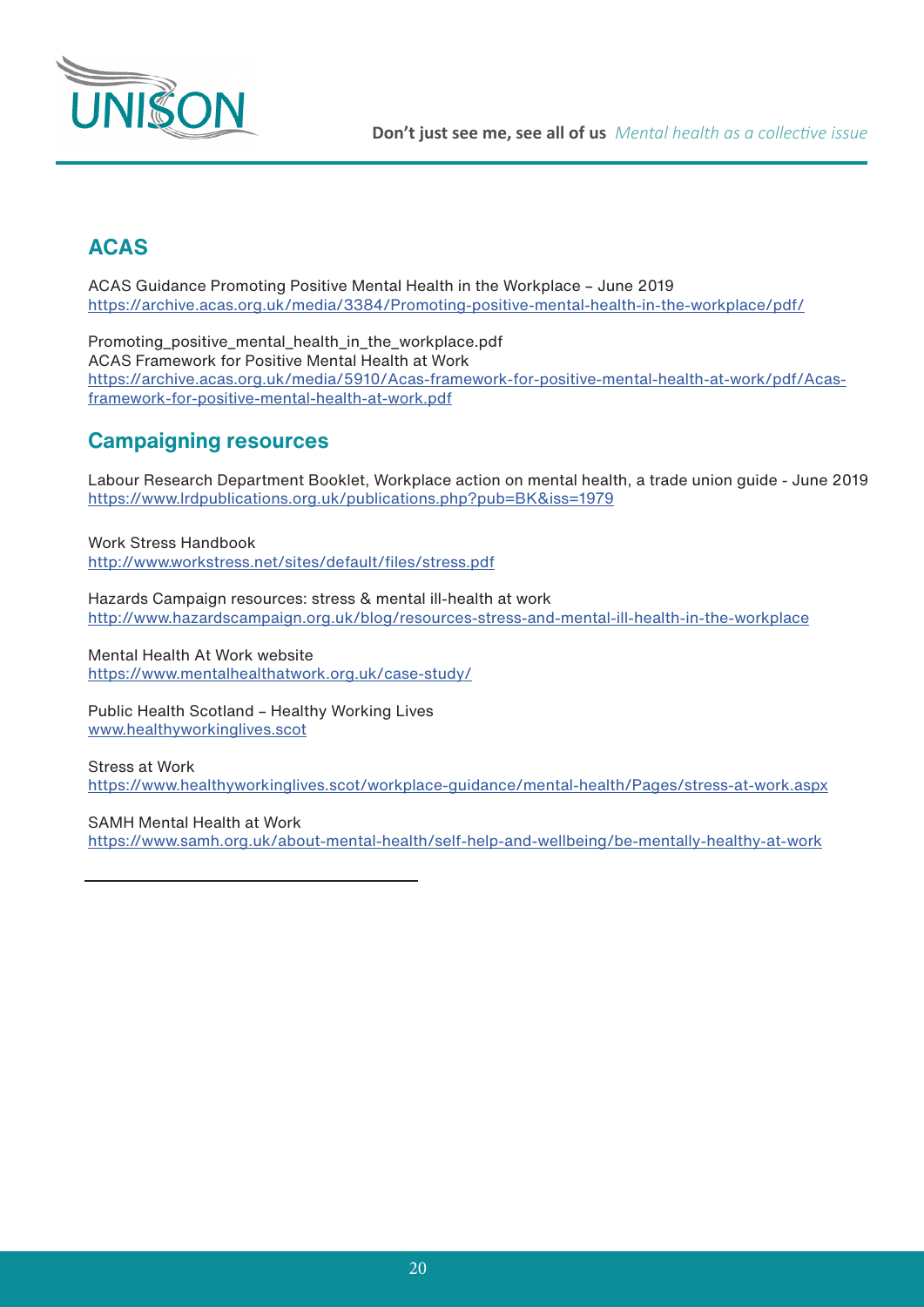

# **APPENDIX 2: the thriving at work core mental health standards**

These are the Core Standards for employers produced by the Stevenson/Farmer Thriving at Work Review. https://assets.publishing.service.gov.uk/government/uploads/system/uploads/attachment\_data/file/658145/ thriving-at-work-stevenson-farmer-review.pdf

#### Mental Health Core Standards

- Produce, implement and communicate a Mental Health At Work Plan;
- Develop mental health awareness among employees;
- Encourage open conversations about mental health and the support available when employees are struggling;
- Provide employees with good working conditions and ensure they have a healthy work life balance and opportunities for development;
- Promote effective people management through line-managers and supervisors;
- Routinely monitor employee mental health and wellbeing.
- Enhanced Standards expected of public sector employers
- Increase transparency and accountability through internal and external reporting;
- Demonstrate accountability;
- Improve the disclosure process:
- Ensure provision of tailored in-house mental health support and signposting to clinical help.

#### Public sector employers should also:

- Identify those employees in 'high risk' occupations particularly vulnerable to stress and trauma and produce a national framework which coordinates support for these employees and establishes clear accountability for their mental health (p.47).
- Use public sector procurement processes to encourage suppliers to implement the core standards.